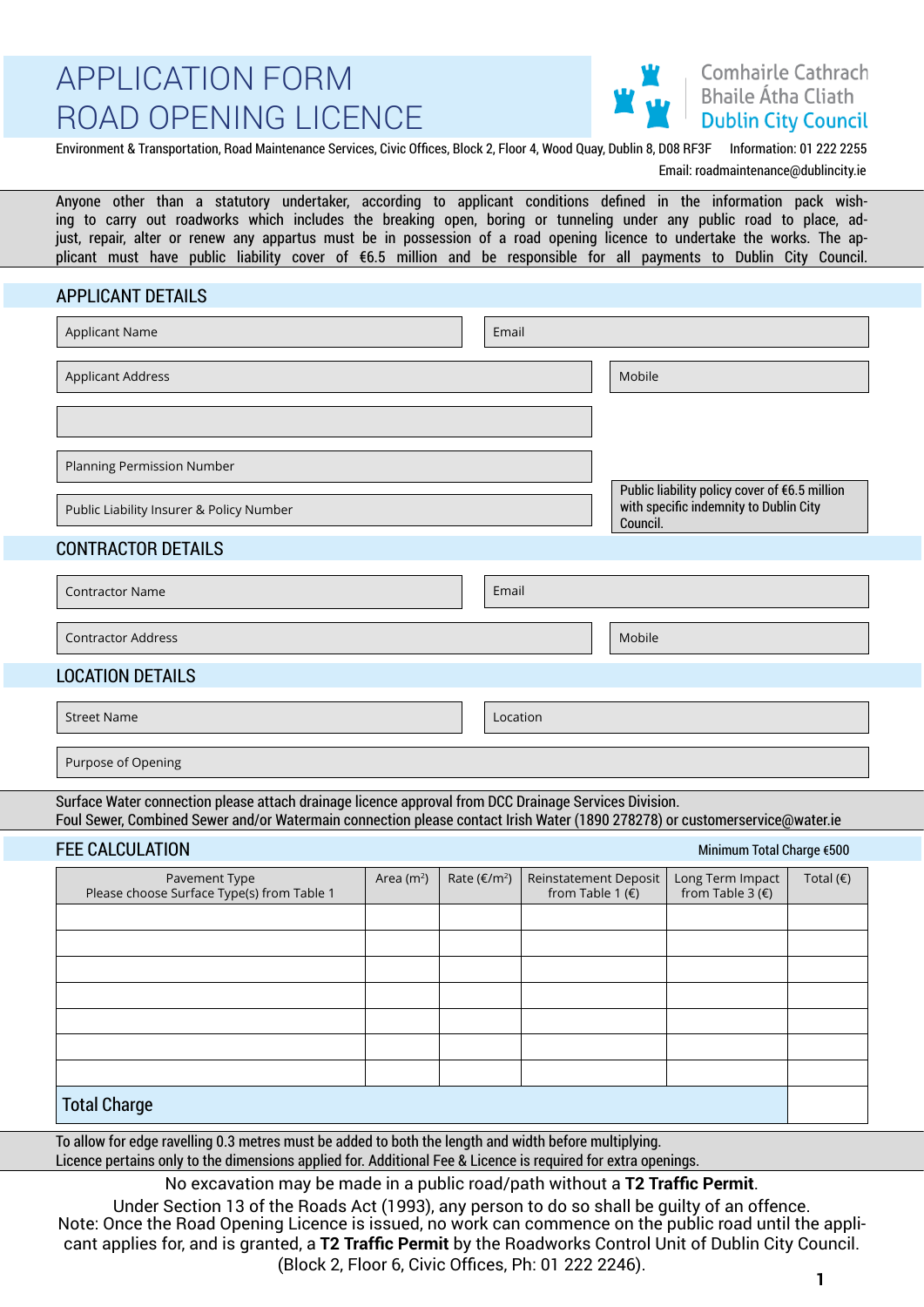

Environment & Transportation, Road Maintenance Services, Civic Offices, Block 2, Floor 4, Wood Quay, Dublin 8, D08 RF3F Information: 01 222 2255

### LICENCE FEE

#### **TABLE 1**

| CATEGORY                           |                          | TRAFFIC IMPACT NUMBER 1 & 2 |                          | TRAFFIC IMPACT NUMBER 3, 4 & 5 |             |          |
|------------------------------------|--------------------------|-----------------------------|--------------------------|--------------------------------|-------------|----------|
| <b>ROADWAY</b>                     | $\leq 2m^2$              | $2 - 10m^2$                 | $>10m^2$                 | < 2m <sup>2</sup>              | $2 - 10m^2$ | $>10m^2$ |
| <b>Concrete Surfacing</b>          | €344.50                  | €234.50                     | €184.50                  | €349.00                        | €239.00     | €189.00  |
| <b>Bituminous Surfacing</b>        | €254.50                  | €164.50                     | €104.50                  | €289.00                        | €199.00     | €169.00  |
| <b>Modular Concrete Paving</b>     | €314.50                  | €294.50                     | €264.50                  | €329.00                        | €309.00     | €279.00  |
| <b>Modular Stone Paving</b>        | €434.50                  | €404.50                     | €384.50                  | €469.00                        | €439.00     | €419.00  |
| O'Connell Street                   | $\overline{\phantom{a}}$ |                             | $\overline{\phantom{a}}$ | €769.00                        | €749.00     | €719.00  |
| <b>FOOTWAY</b>                     | $\leq 2m^2$              | $2 - 10m^2$                 | $>10m^2$                 | < 2m <sup>2</sup>              | $2 - 10m^2$ | $>10m^2$ |
| <b>Concrete Surfacing</b>          | €334.50                  | €214.50                     | €134.50                  | €344.50                        | €224.50     | €144.50  |
| <b>Bituminous Surfacing</b>        | €134.50                  | €104.50                     | €84.50                   | €144.50                        | €114.50     | €94.50   |
| <b>Modular Concrete Paving</b>     | €284.50                  | €254.50                     | €234.50                  | €334.50                        | €314.50     | €284.50  |
| <b>Modular Stone Paving</b>        | €384.50                  | €364.50                     | €344.50                  | €434.50                        | €414.50     | €394.50  |
| Gravel, Clay or Grassed<br>Surface | €30.00                   | €30.00                      | €30.00                   | €60.00                         | €60.00      | €60.00   |
|                                    |                          |                             |                          |                                |             |          |

| SPECIALIST SURFACING                          | < 10 linear metres | > 10 linear metres | < 10 linear metres | > 10 linear metres |
|-----------------------------------------------|--------------------|--------------------|--------------------|--------------------|
| Re-set granite kerbs                          | €150               | €120               | €200               | €170               |
| Re-set antique granite kerbs                  | €330               | €280               | €360               | €310               |
| Anti Skid Surfacing/Cycle/<br><b>Bus Lane</b> |                    | €80                |                    | €80                |

Traffic Impact Numbers available at:

http://www.dublincity.ie/SiteCollectionDocuments/roadworks\_control\_directive.pdf

If the calculated charge for a single Road Opening Licence using the rates in Table 1 is greater than €100,000 then the following rates, for the materials detailed in Table 2, should be used to calculate the portion of the fee in excess of €100,000.

#### **TABLE 2**

| ROADWAY (All Traffic Impact Numbers)       |                        | FOOTWAY (All Traffic Impact Numbers) |                        |  |
|--------------------------------------------|------------------------|--------------------------------------|------------------------|--|
| Concrete                                   | €150.00/m <sup>2</sup> | €85.00/m <sup>2</sup><br>Concrete    |                        |  |
| Bituminous (Surfacing only  <br>excavated) | €85.00/m <sup>2</sup>  | Modular Concrete paving              | €175.00/m <sup>2</sup> |  |

#### **TABLE 3**

| ROADWAY (All Traffic Impact Numbers) |                       | FOOTWAY (All Traffic Impact Numbers) |                       |  |  |
|--------------------------------------|-----------------------|--------------------------------------|-----------------------|--|--|
| Long term impact charge              | €32.50/m <sup>2</sup> | Long term impact charge              | €16.50/m <sup>2</sup> |  |  |

Long term damages are not refundable at the end of the guarantee period in the case on trench excavations. The reinstatement deposit for road openings in areas of antique granite and/or specialist stone is non-refundable.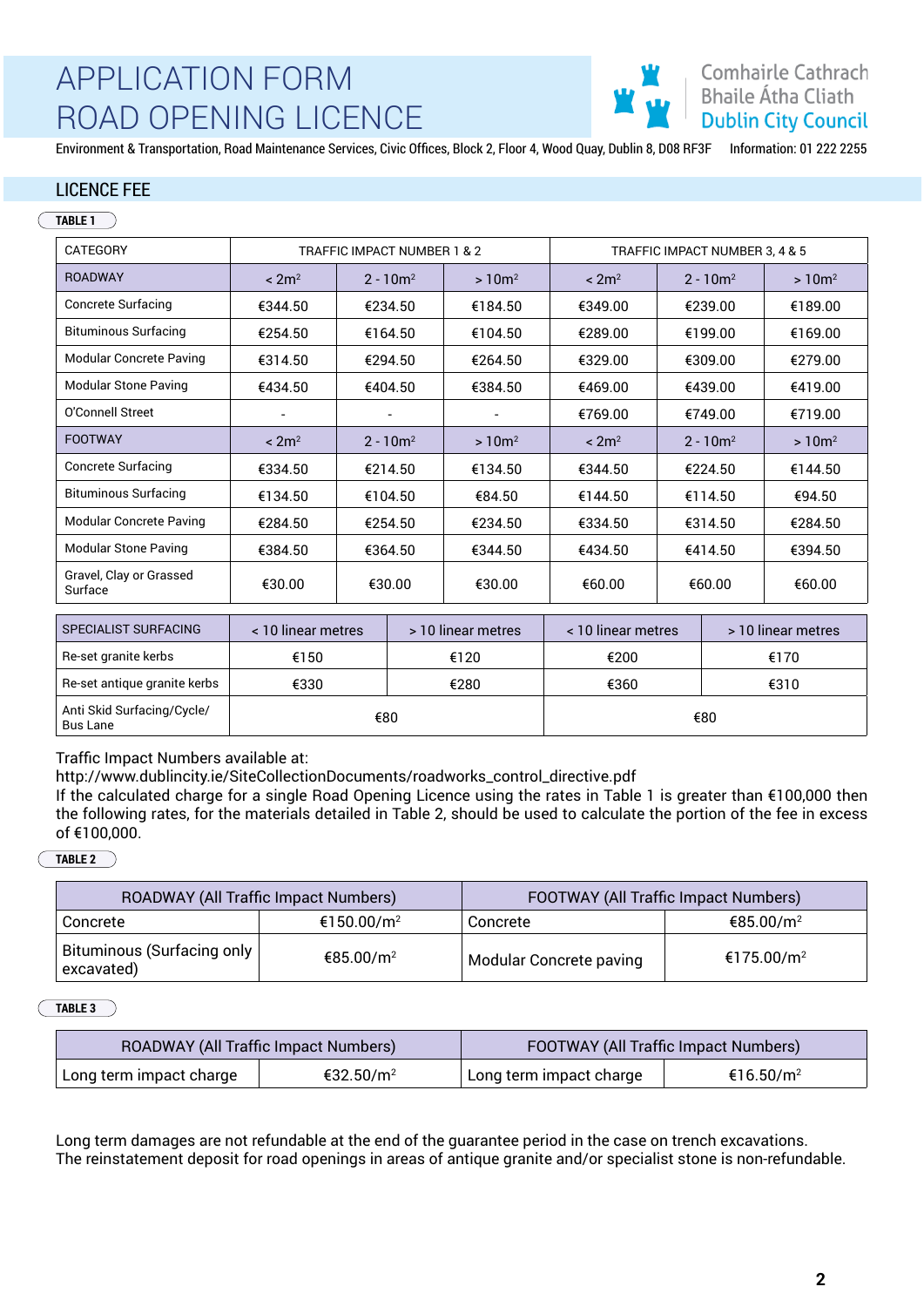Environment & Transportation, Road Maintenance Services, Civic Offices, Block 2, Floor 4, Wood Quay, Dublin 8, D08 RF3F Information: 01 222 2255

**Comhairle Cathrach Bhaile Átha Cliath Dublin City Council** 

### CHECK LIST

The following must be included with your application. An incomplete application will result in delays. Please tick as appropriate. Unless every box numbered (i)  $-$  (vi) is ticked "yes", the application is incomplete, and a Road Opening Licence will not be issued. Box number (vii) must be ticked where appropriate.

## **Included?**

| (i)   | <b>Completed Road Opening Licence application form?</b>                                                                                                                                                                                                                                                                                                                | Yes | No |  |
|-------|------------------------------------------------------------------------------------------------------------------------------------------------------------------------------------------------------------------------------------------------------------------------------------------------------------------------------------------------------------------------|-----|----|--|
| (ii)  | Drawing/Sketch included?<br>Location of opening is clearly shown relative to existing<br>addresses/features. Proposed opening is clearly shown<br>and dimensioned. Proposed manholes / boxes clearly<br>shown and dimensioned.                                                                                                                                         | Yes | No |  |
| (iii) | Programme included?<br>Start and completion dates of the proposed works<br>included.                                                                                                                                                                                                                                                                                   | Yes | No |  |
| (iv)  | Letter from applicant confirming safety statement is in<br>place?<br>Applicant has a valid safety statement in place, which<br>complies with all relevant Health & Safety legislation.<br>Identifies the company, and their registered offices, on<br>company letter headed paper. Signed by an authorised<br>person, with their name and position within the company. | Yes | No |  |
| (v)   | <b>Confirmation of Public Liability insurance?</b><br>Applicant holds public liability insurance with a minimum<br>indemnity of $\epsilon$ 6.5 million and has a specific indemnity<br>noted to Dublin City Council on the policy.                                                                                                                                     | Yes | No |  |
| (vi)  | Licence fee included?<br>Electronic funds transfer (EFT) or by cheque.<br>Account Name: DCC EFT A/C Sort Code: 93-20-86<br>Account Number. 80134597 Swift Code: AIBKIE2DXX<br>IBAN: IE41 AIBK 9320 8680 1345 97<br>Reference Street Name and Location with payment.                                                                                                    | Yes | No |  |
| (vii) | Drainage licence from Drainage Dept. attached?<br>(For Surface Water Sewer Connections Only).                                                                                                                                                                                                                                                                          | Yes | No |  |

Environment & Transportation, Road Maintenance Services, Civic Offices, Bl. 2, Fl. 4, Wood Quay, Dublin 8, D08 RF3F or e-mail to roadmaintenance@dublincity.ie.

If you require further information or assistance please contact 01 2222255.

Dublin City Council will not be held liable for applications lost/damaged in post/transit.

Once the application is complete, send it, along with this form, to: